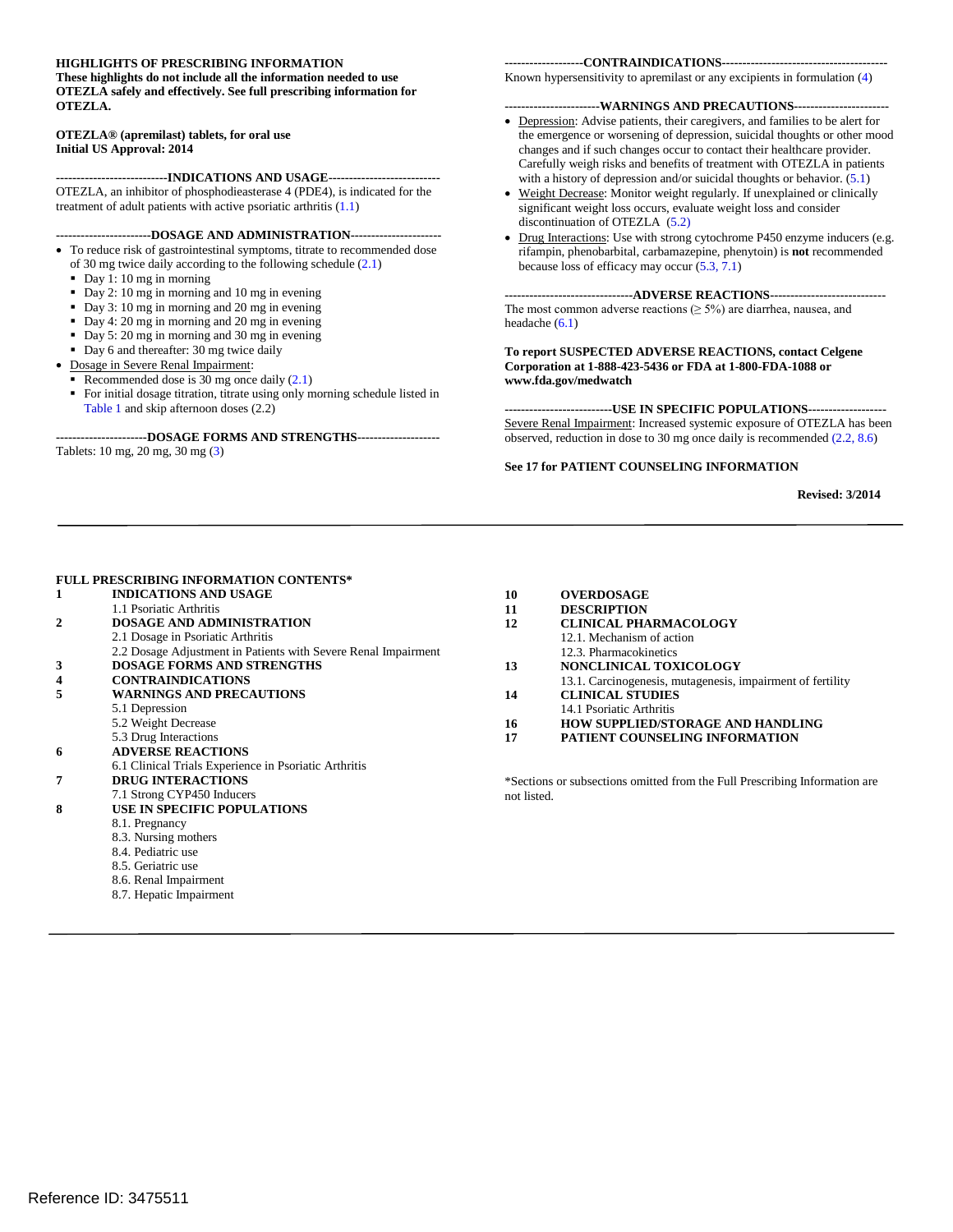### **FULL PRESCRIBING INFORMATION**

#### **1 INDICATIONS AND USAGE**

#### **1.1 Psoriatic Arthritis**

OTEZLA is indicated for the treatment of adult patients with active psoriatic arthritis.

#### **2 DOSAGE AND ADMINISTRATION**

#### **2.1 Dosage in Psoriatic Arthritis**

 The recommended initial dosage titration of OTEZLA from Day 1 to Day 5 is shown in Table 1. Following the 5-day titration, the recommended maintenance dosage is 30 mg twice daily taken orally starting on Day 6. This titration is intended to reduce the gastrointestinal symptoms associated with initial therapy.

OTEZLA can be administered without regard to meals. Do not crush, split, or chew the tablets.

|  | <b>Table 1: Dosage Titration Schedule</b> |
|--|-------------------------------------------|
|  |                                           |

| Day 1           |          | Day2             |                 | Day 3   |                 | Day 4   |                 | Day 5     |                 | Day 6<br>& thereafter |
|-----------------|----------|------------------|-----------------|---------|-----------------|---------|-----------------|-----------|-----------------|-----------------------|
| AM              | AM       | <b>PM</b>        | AM              | PM      | AM              | PM      | AM              | <b>PM</b> | AM              | PM                    |
| $10 \text{ mg}$ | 10<br>mg | 10 <sub>mg</sub> | $10 \text{ mg}$ | $20$ mg | $20 \text{ mg}$ | $20$ mg | $20 \text{ mg}$ | $30$ mg   | $30 \text{ mg}$ | $30 \text{ mg}$       |

#### **2.2 Dosage Adjustment in Patients with Severe Renal Impairment**

 OTEZLA dosage should be reduced to 30 mg once daily in patients with severe renal impairment (creatinine clearance (CLcr) of less than 30 mL per minute estimated by the Cockroft–Gault equation) [*see Use in Specific Populations (8.6) and Clinical Pharmacology (12.3)*]*.*  For initial dosage titration in this group, it is recommended that OTEZLA be titrated using only the AM schedule listed in Table 1 and the PM doses be skipped.

## **3 DOSAGE FORMS AND STRENGTHS**

 OTEZLA is available as diamond shaped, film coated tablets in the following dosage strengths: 30 mg beige tablet engraved with "APR" on one side and "30" on the other side. 10 mg pink tablet engraved with "APR" on one side and "10" on the other side 20 mg brown tablet engraved with "APR" on one side and "20" on the other side

## **4 CONTRAINDICATIONS**

OTEZLA is contraindicated in patients with a known hypersensitivity to apremilast or to any of the excipients in the formulation [*see Adverse Reactions (6.1)*].

# **5 WARNINGS AND PRECAUTIONS**

#### **5.1 Depression**

 Treatment with OTEZLA is associated with an increase in adverse reactions of depression. During the 0 to 16 weeks placebo-controlled treatment due to depression or depressed mood compared with none in placebo treated patients (0/495). Depression was reported as serious in 0.2% (3/1441) of patients exposed to OTEZLA, compared to none in placebo treated patients (0/495). Instances of suicidal period of the 3 controlled clinical trials, 1.0% (10/998) of patients treated with OTEZLA reported depression or depressed mood compared to 0.8% (4/495) treated with placebo. During the clinical trials, 0.3% (4/1441) of patients treated with OTEZLA discontinued ideation and behavior have been observed in 0.2% (3/1441) of patients while receiving OTEZLA, compared to none in placebo treated patients (0/495). In the clinical trials, two patients who received placebo committed suicide compared to none in OTEZLA treated patients.

 risks and benefits of treatment with OTEZLA in such patients. Patients, their caregivers, and families should be advised of the need to Before using OTEZLA in patients with a history of depression and/or suicidal thoughts or behavior prescribers should carefully weigh the be alert for the emergence or worsening of depression, suicidal thoughts or other mood changes, and if such changes occur to contact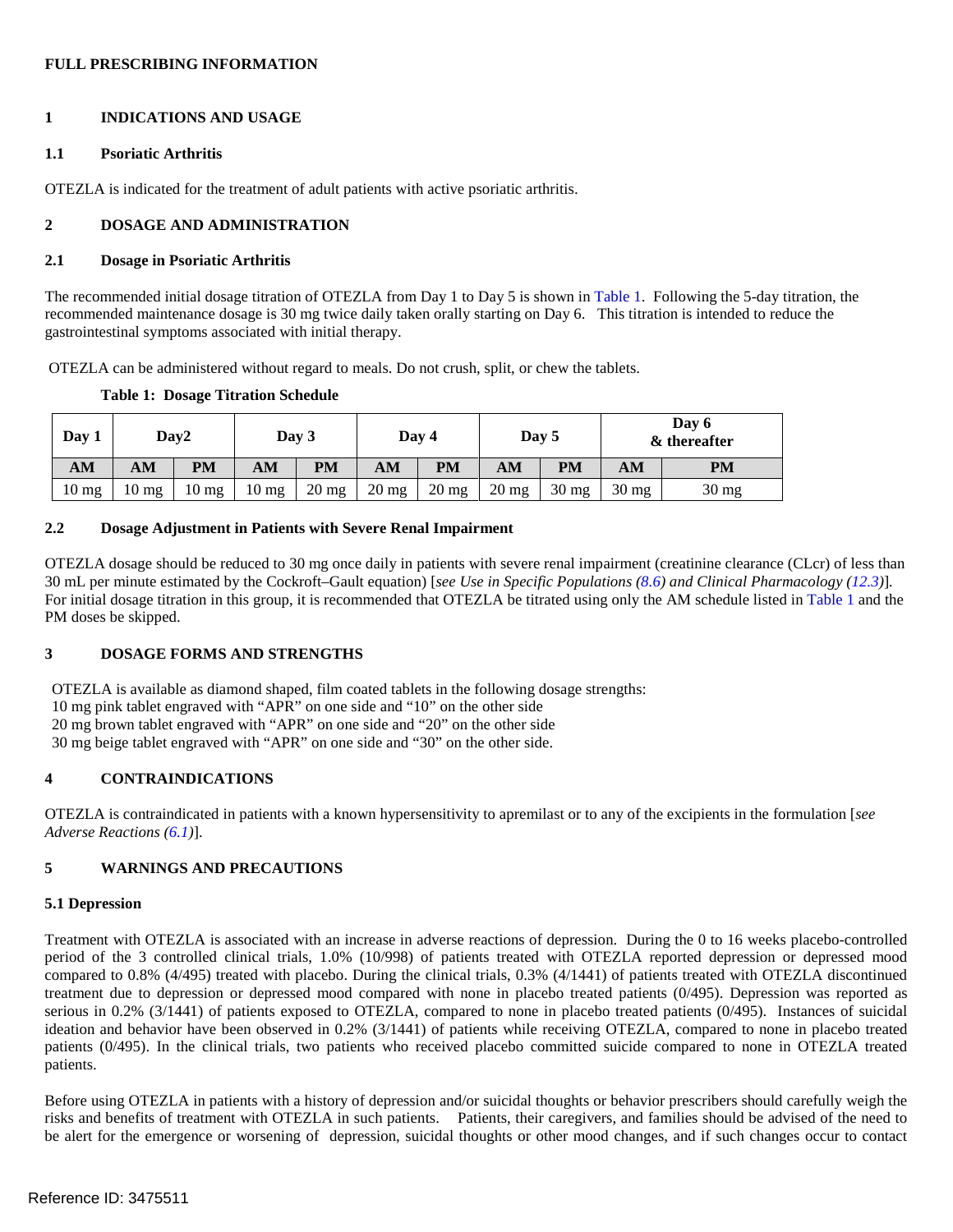their healthcare provider. Prescribers should carefully evaluate the risks and benefits of continuing treatment with OTEZLA if such events occur.

# **5.2 Weight Decrease**

 During the controlled period of the studies, weight decrease between 5-10% of body weight was reported in 10% (49/497) of patients with OTEZLA should have their weight monitored regularly. If unexplained or clinically significant weight loss occurs, weight loss treated with OTEZLA 30 mg twice daily compared to 3.3% (16/495) treated with placebo [*see Adverse Reactions (6.1)*]. Patients treated should be evaluated, and discontinuation of OTEZLA should be considered.

# **5.3 Drug Interactions**

 carbamazepine, phenytoin) with OTEZLA is not recommended. [see *Drug Interactions (7.1)* and *Clinical Pharmacology (12.3)*]. Co-administration of strong cytochrome P450 enzyme inducer, rifampin, resulted in a reduction of systemic exposure of apremilast, which may result in a loss of efficacy of OTEZLA. Therefore, the use of cytochrome P450 enzyme inducers (e.g. rifampin, phenobarbital,

# **6 ADVERSE REACTIONS**

## **6.1 Clinical Trials Experience in Psoriatic Arthritis**

 Because clinical trials are conducted under widely varying conditions, adverse reaction rates observed in the clinical trial of a drug cannot be directly compared to rates in the clinical trials of another drug and may not reflect the rates observed in clinical practice.

 similar design in adult patients with active psoriatic arthritis *[see Clinical Studies (14.1)]*. Across the 3 studies, there were 1493 patients *Dosage and Administration (2.1)*]. Placebo patients whose tender and swollen joint counts had not improved by at least 20% were re- remained on their initial treatment. Patients ranged in age from 18 to 83 years, with an overall median age of 51 years. OTEZLA was evaluated in 3 multicenter, randomized, double-blind, placebo-controlled trials [Studies PsA-1, PsA-2, and PsA-3] of randomized equally to placebo, OTEZLA 20 mg twice daily or OTEZLA 30 mg twice daily. Titration was used over the first 5 days *[see*  randomized 1:1 in a blinded fashion to either OTEZLA 20 mg twice daily or 30 mg twice daily at week 16 while OTEZLA patients

 resolve over time with continued dosing. Diarrhea, headache, and nausea were the most commonly reported adverse reactions. The most The majority of the most common adverse reactions presented in Table 2 occurred within the first two weeks of treatment and tended to common adverse reactions leading to discontinuation for patients taking OTEZLA were nausea (1.8%), diarrhea (1.8%), and headache (1.2%). The proportion of patients with psoriatic arthritis who discontinued treatment due to any adverse reaction was 4.6% for patients taking OTEZLA 30 mg twice daily and 1.2% for placebo-treated patients.

|                                                   |                                                            | <b>Placebo</b>                                               | OTEZLA 30 mg BID                                       |                                                              |  |
|---------------------------------------------------|------------------------------------------------------------|--------------------------------------------------------------|--------------------------------------------------------|--------------------------------------------------------------|--|
| <b>Preferred Term</b>                             | Day 1 to $5$<br>$(N=495)$<br>$n\left(\frac{0}{0}\right)^c$ | Day 6 to Day 112<br>$(N=490)$<br>$n\left(\frac{0}{0}\right)$ | Day 1 to 5<br>$(N=497)$<br>$n\left(\frac{0}{0}\right)$ | Day 6 to Day 112<br>$(N=493)$<br>$n\left(\frac{0}{0}\right)$ |  |
| Diarrhea <sup>a</sup>                             | 6(1.2)                                                     | 8 ( 1.6)                                                     | 46(9.3)                                                | 38(7.7)                                                      |  |
| Nausea <sup>a</sup>                               | 7 (1.4)                                                    | 15(3.1)                                                      | 37 ( 7.4)                                              | 44 (8.9)                                                     |  |
| Headache <sup>a</sup>                             | 9(1.8)                                                     | 11(2.2)                                                      | 24 (4.8)                                               | 29(5.9)                                                      |  |
| Upper respiratory tract<br>infection <sup>b</sup> | 3(0.6)                                                     | 9(1.8)                                                       | 3(0.6)                                                 | 19(3.9)                                                      |  |
| Vomiting <sup>a</sup>                             | 2(0.4)                                                     | 2(0.4)                                                       | 4(0.8)                                                 | 16(3.2)                                                      |  |
| Nasopharyngitis <sup>b</sup>                      | 1(0.2)                                                     | 8(1.6)                                                       | 1(0.2)                                                 | 13(2.6)                                                      |  |
| Abdominal pain upper <sup>b</sup>                 | 0(0.0)                                                     | 1(0.2)                                                       | 3(0.6)                                                 | 10(2.0)                                                      |  |

#### **Table 2: Adverse Reactions Reported in ≥ 2% of Patients on OTEZLA 30 mg Twice Daily and ≥ 1% Than That Observed in Patients on Placebo For Up To Day 112 ( Week 16)**

<sup>a</sup> Of the reported gastrointestinal adverse reactions, 1 subject experienced a serious adverse reaction of nausea and vomiting in OTEZLA 30 mg twice daily; 1 subject treated with OTEZLA 20 mg twice daily experienced a serious adverse reaction of diarrhea; 1 patient treated with OTEZLA 30 mg twice daily experienced a serious adverse reaction of headache.<br><sup>b</sup> Of the reported adverse drug reactions none were serious. <sup>b</sup> Of the reported adverse drug reactions none were serious.

n (%) indicates number of patients and percent.

.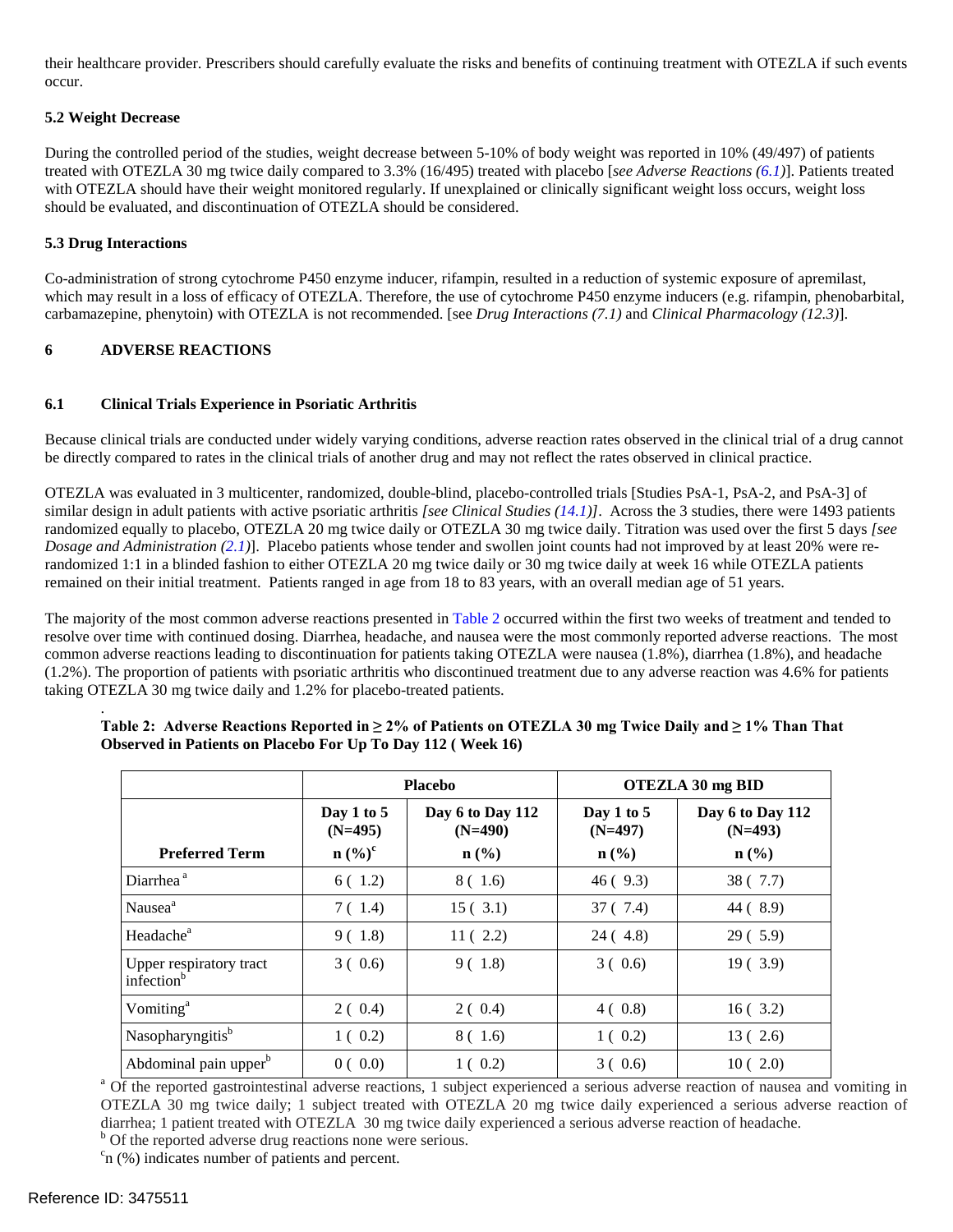**Immune system disorders:** Hypersensitivity **Respiratory, Thoracic, and Mediastinal Disorders:** Cough \*1 patient treated with OTEZLA 30 mg twice daily experienced a serious adverse reaction. Other adverse reactions reported in patients on OTEZLA in clinical studies including extension studies: **Investigations:** Weight decrease **Gastrointestinal Disorders:** Frequent bowel movement, Gastroesophageal reflux disease, Dyspepsia **Metabolism and Nutrition Disorders:** Decreased appetite\* **Nervous System Disorders:** Migraine **Skin and Subcutaneous Tissue Disorders:** Rash

# **7 DRUG INTERACTIONS**

# **7.1 Strong CYP 450 Inducers**

Apremilast exposure is decreased when OTEZLA is co-administered with strong CYP450 inducers (such as rifampin) and may result in loss of efficacy [see *Warnings and Precautions (*5.3*) and Clinical Pharmacology (12.3)*]*.* 

# **8 USE IN SPECIFIC POPULATIONS**

## **8.1 Pregnancy**

*Pregnancy Category C:* 

# Pregnancy Exposure Registry

There is a pregnancy exposure registry that monitors pregnancy outcomes in women exposed to OTEZLA during pregnancy. Information about the registry can be obtained by calling 1-877-311-8972.

#### *Risk Summary*

 Adequate and well-controlled studies with OTEZLA have not been conducted in pregnant women. In animal embryo-fetal development effect at an exposure of 1.4-times the MRHD. In mice, there were no apremilast induced malformations up to exposures 4.0-times the MRHD. The incidences of malformations and pregnancy loss in human pregnancies have not been established for OTEZLA. However, all pregnancies, regardless of drug exposure, have a background rate of 2 to 4% for major malformations, and 15 to 20% for pregnancy loss. OTEZLA should be used during pregnancy only if the potential benefit justifies the potential risk to the fetus. studies, the administration of apremilast to cynomolgus monkeys during organogenesis resulted in dose-related increases in abortion/embryo-fetal death at dose exposures 2.1-times the maximal recommended human therapeutic dose (MRHD) and no adverse *Clinical Considerations* 

#### Labor or delivery

The effects of OTEZLA on labor and delivery in pregnant women are unknown. In mice, dystocia was noted at doses corresponding to  $\geq$ 4.0-times the MRHD (on an AUC basis at doses  $\geq 80$  mg/kg/day) of apremilast.

# Animal Data

 *Monkey embryo-fetal development:* In an embryo-fetal developmental study, cynomolgus monkeys were administered apremilast at doses spontaneous abortions, with most abortions occurring during weeks 3 to 4 of dosing in the first trimester, at doses approximately 2.1 1.4-times the MRHD (on an AUC basis at a dose of 20 mg/kg/day). Although, there was no evidence for a teratogenic effect at doses of 20 mg/kg/day and greater when examined at day 100, aborted fetuses were not examined. of 20, 50, 200, or 1000 mg/kg/day during the period of organogenesis (gestation days 20 through 50). There was a dose-related increase in times the MRHD and greater (on an AUC basis at doses  $\geq$  50 mg/kg/day). No abortifacient effects were observed at a dose approximately

 *Mouse embryo-fetal development:* In an embryo-fetal development study, apremilast was administered at dosages of 250, 500, or 750 ≥20 mg/kg/day skeletal variations included incomplete ossification sites of tarsals, skull, sternebra, and vertebrae. No effects were mg/kg/day to dams during organogenesis (gestation day 6 through 15). In a combined fertility and embryo-fetal development study, apremilast was administered at dosages of 10, 20, 40 or 80 mg/kg/day starting 15 days before cohabitation and continuing through gestation day 15. No teratogenic findings attributed to apremilast were observed in either study; however, there was an increase in postimplantation loss at doses corresponding to a systemic exposure of 2.3-times the MRHD and greater  $(\geq 20 \text{ mg/kg/day})$ . At doses of observed at a dose approximately 1.3-times the MRHD (10 mg/kg/day).

 *Mouse pre- and postnatal development:* In a pre- and postnatal study in mice, apremilast was administered to pregnant female mice at doses of 10, 80, or 300 mg/kg/day from day 6 of gestation through day 20 of lactation, with weaning on day 21. Dystocia, reduced viability, and reduced birth weights occurred at doses corresponding to  $\geq 4.0$ -times the MRHD (on an AUC basis at doses  $\geq 80$  mg/kg/day). development, behavior, learning ability, immune competence, or fertility in the offspring at doses up to 7.5-times the MRHD (on an AUC No adverse effects occurred at a dose 1.3-times the MRHD (10 mg/kg/day). There was no evidence for functional impairment of physical basis at a dose of 300 mg/kg/day).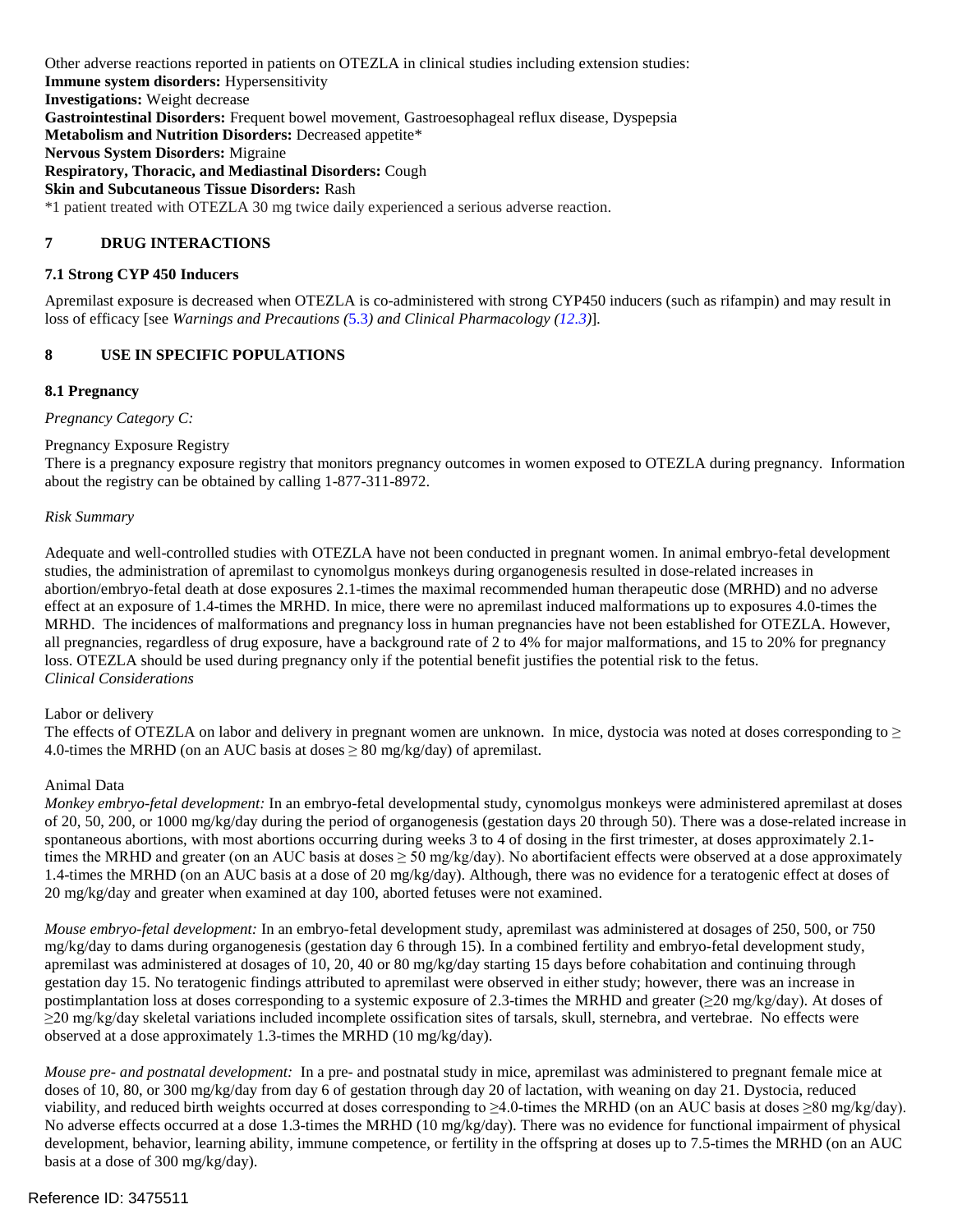#### **8.3 Nursing Mothers**

 mice. Because many drugs are present in human milk, caution should be exercised when OTEZLA is administered to a nursing woman. It is not known whether OTEZLA or its metabolites are present in human milk; however apremilast was detected in milk of lactating

#### **8.4 Pediatric use**

The safety and effectiveness of OTEZLA in pediatric patients less than18 years of age have not been established.

#### **8.5 Geriatric use**

older, including 19 patients 75 years and older. No overall differences were observed in the safety profile of elderly patients  $\geq 65$  years of age and younger adult patients < 65 years of age in the clinical studies. Of the 1493 patients who enrolled in Studies PsA-1, PsA-2, and PsA-3 a total of 146 psoriatic arthritis patients were 65 years of age and

#### **8.6 Renal Impairment**

 *Pharmacology (12.3)*]. OTEZLA pharmacokinetics were not characterized in subjects with mild (creatinine clearance of 60-89 mL per minute estimated by the Cockroft–Gault equation) or moderate(creatinine clearance of 30-59 mL per minute estimated by the Cockroft–Gault equation) renal impairment. The dose of OTEZLA should be reduced to 30 mg once daily in patients with severe renal impairment (creatinine clearance of less than 30 mL per minute estimated by the Cockroft–Gault equation) [*see Dosage and Administration (2.2) and Clinical* 

## **8.7 Hepatic Impairment**

 Apremilast pharmacokinetics were characterized in subjects with moderate (Child Pugh B) and severe (Child Pugh C) hepatic impairment. No dose adjustment is necessary in these patients.

## **10 OVERDOSAGE**

In case of overdose, patients should seek immediate medical help. Patients should be managed by symptomatic and supportive care should there be an overdose.

# **11 DESCRIPTION**

empirical formula is  $C_{22}H_{24}N_2O_7S$  and the molecular weight is 460.5. The active ingredient in OTEZLA tablets is apremilast. Apremilast is a phosphodiesterase 4 (PDE4) inhibitor. Apremilast is known chemically as N-[2-[(1S)-1-(3-ethoxy-4-methoxyphenyl)-2-(methylsulfonyl)ethyl]-2,3-dihydro-1,3-dioxo-1H-isoindol-4-yl]acetamide. Its

The chemical structure is:



OTEZLA tablets are supplied in 10, 20, and 30 mg strengths for oral administration. Each tablet contains apremilast as the active ingredient and the following inactive ingredients: lactose monohydrate, microcrystalline cellulose, croscarmellose sodium, magnesium stearate, polyvinyl alcohol, titanium dioxide, polyethylene glycol, talc, iron oxide red, iron oxide yellow (20 and 30 mg only) and iron oxide black (30 mg only).

#### **CLINICAL PHARMACOLOGY 12**

## **12.1 Mechanism of action**

Apremilast is an oral small-molecule inhibitor of phosphodiesterase 4 (PDE4) specific for cyclic adenosine monophosphate (cAMP).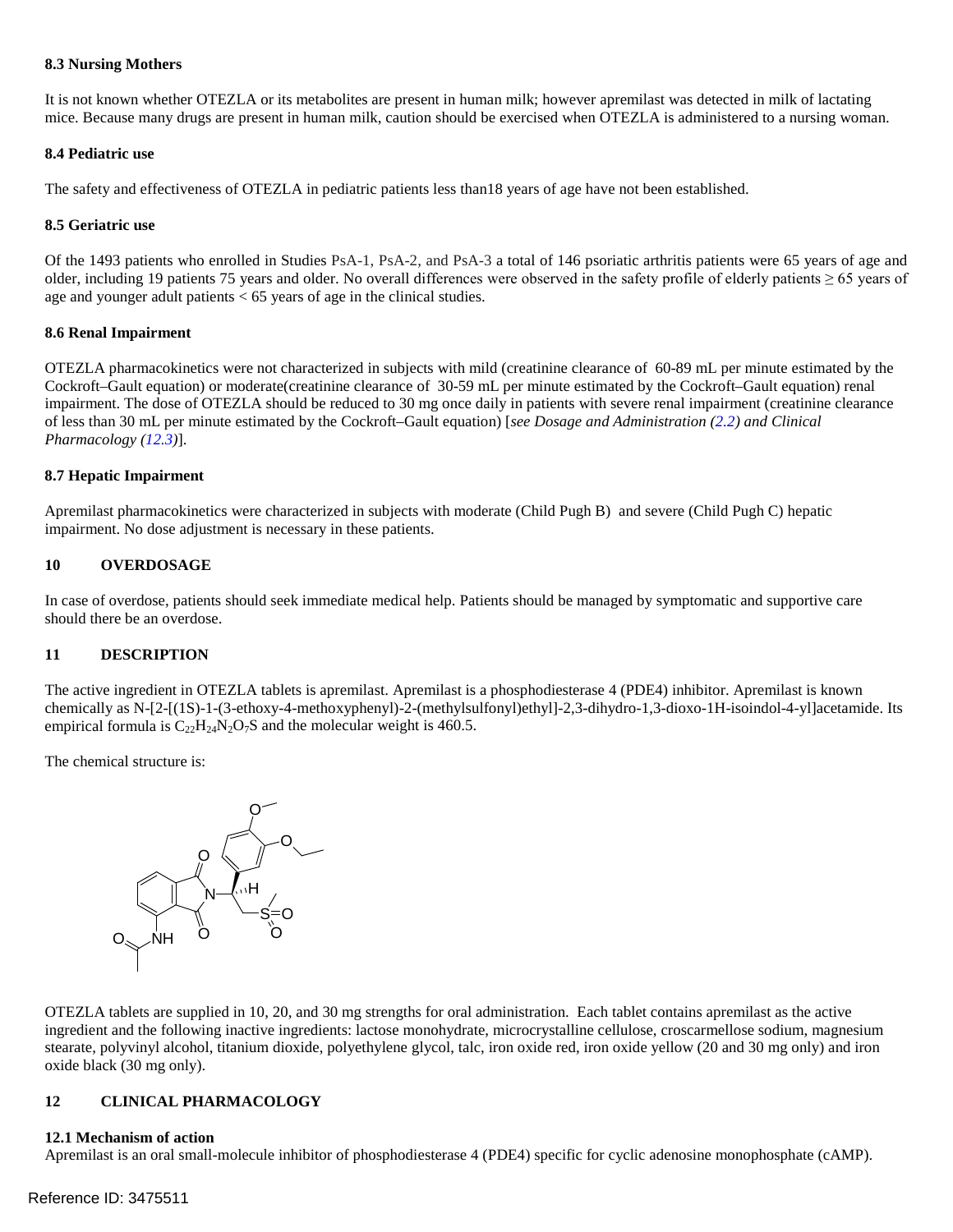PDE4 inhibition results in increased intracellular cAMP levels. The specific mechanism(s) by which apremilast exerts its therapeutic action in psoriatic arthritis patients is not well defined.

## **12.3 Pharmacokinetics**

# Absorption

Apremilast when taken orally is absorbed with an absolute bioavailability of ~73%, with peak plasma concentrations ( $C_{\text{max}}$ ) occurring at a median time  $(t_{max})$  of ~2.5 hours. Co-administration with food does not alter the extent of absorption of apremilast.

# Distribution

Human plasma protein binding of apremilast is approximately 68%. Mean apparent volume of distribution (Vd) is 87 L..<br><u>Metabolism</u>

 a glucuronide conjugate of O-demethylated apremilast. It is extensively metabolized in humans with up to 23 metabolites identified in plasma, urine and feces. Apremilast is metabolized by both cytochrome (CYP) oxidative metabolism with subsequent glucuronidation and non-CYP mediated hydrolysis. *In vitro,* CYP metabolism of apremilast is primarily mediated by CYP3A4, with minor contributions from CYP1A2 and CYP2A6.<br>Elimination Following oral administration in humans, apremilast is a major circulating component (45%) followed by inactive metabolite M12 (39%),

 The plasma clearance of apremilast is about 10 L/hr in healthy subjects, with a terminal elimination half-life of approximately 6-9 hours. Following oral administration of radio-labeled apremilast, about 58% and 39% of the radioactivity is recovered in urine and feces, respectively, with about 3% and 7% of the radioactive dose recovered as apremilast in urine and feces, respectively.

# Specific Populations

*Hepatic Impairment:* The pharmacokinetics of apremilast is not affected by moderate or severe hepatic impairment.

*Renal Impairment:* In 8 subjects with severe renal impairment administered a single dose of 30 mg apremilast, the AUC and C<sub>max</sub> of apremilast increased by approximately 88% and 42%, respectively. [s*ee Use in Specific Populations (8.6) and Dosage and Administration (2.2)*].

subjects (65 to 85 years of age) was about 13% higher in AUC and about 6% higher in C<sub>max</sub> than in young subjects (18 to 55 years of age).<br>[see Use in Specific Populations (8.5)]. *Age:* A single oral dose of 30mg apremilast was studied in young adults and elderly healthy subjects. The apremilast exposure in elderly

 8% higher than that in male subjects. *Gender:* In pharmacokinetic studies in healthy volunteers, the extent of exposure in females was about 31% higher and Cmax was about

 *Race and Ethnicity:* The pharmacokinetics of apremilast in Chinese and Japanese healthy male subjects is comparable to that in Caucasian Americans. healthy male subjects. In addition, apremilast exposure is similar among Hispanic Caucasians, non-Hispanic Caucasians, and African

## Drug Interactions.

 *In vitro data:* Apremilast is not an inhibitor of CYP1A2, CYP2A6, CYP2B6, CYP2C8, CYP2C9, CYP2C19, CYP2D6, CYP2E1, or CYP3A4 and not an inducer of CYP1A2, CYP2B6, CYP2C9, CYP2C19, or CYP3A4. Apremilast is a substrate, but not an inhibitor of Pglycoprotein (P-gp) and is not a substrate or an inhibitor of organic anion transporter (OAT)1 and OAT3, organic cation transporter (OCT)2, organic anion transporting polypeptide (OATP)1B1 and OATP1B3, or breast cancer resistance protein (BCRP).

 Drug interaction studies were performed with apremilast and CYP3A4 substrates (oral contraceptive containing ethinyl estradiol and norgestimate), CYP3A and P-gp inhibitor (ketoconazole), CYP 450 inducer (rifampin) and frequently co-administered drug in this patient population (methotrexate).

 ketoconazole, or methotrexate. Co-administration of the CYP450 inducer rifampin (600 mg once daily for 15 days) with a single oral dose No significant pharmacokinetic interactions were observed when 30 mg oral apremilast was administered with either oral contraceptive, of 30 mg apremilast resulted in reduction of apremilast AUC and Cmax by 72% and 43%, respectively. [*see Warnings and Precautions (5.3) and Drug Interactions* (*7.1*)].

#### $13$ **13 NONCLINICAL TOXICOLOGY**

#### $13.1$ **13.1 Carcinogenesis, mutagenesis, impairment of fertility**

 Long-term studies were conducted in mice and rats with apremilast to evaluate its carcinogenic potential. No evidence of apremilast- approximately 0.08- and 1.1-times the MRHD, (20 mg/kg/day in males and 3 mg/kg/day in females, respectively). induced tumors was observed in mice at oral doses up to 8.8 the MRHD on an AUC basis (1000 mg/kg/day) or in rats at oral doses up to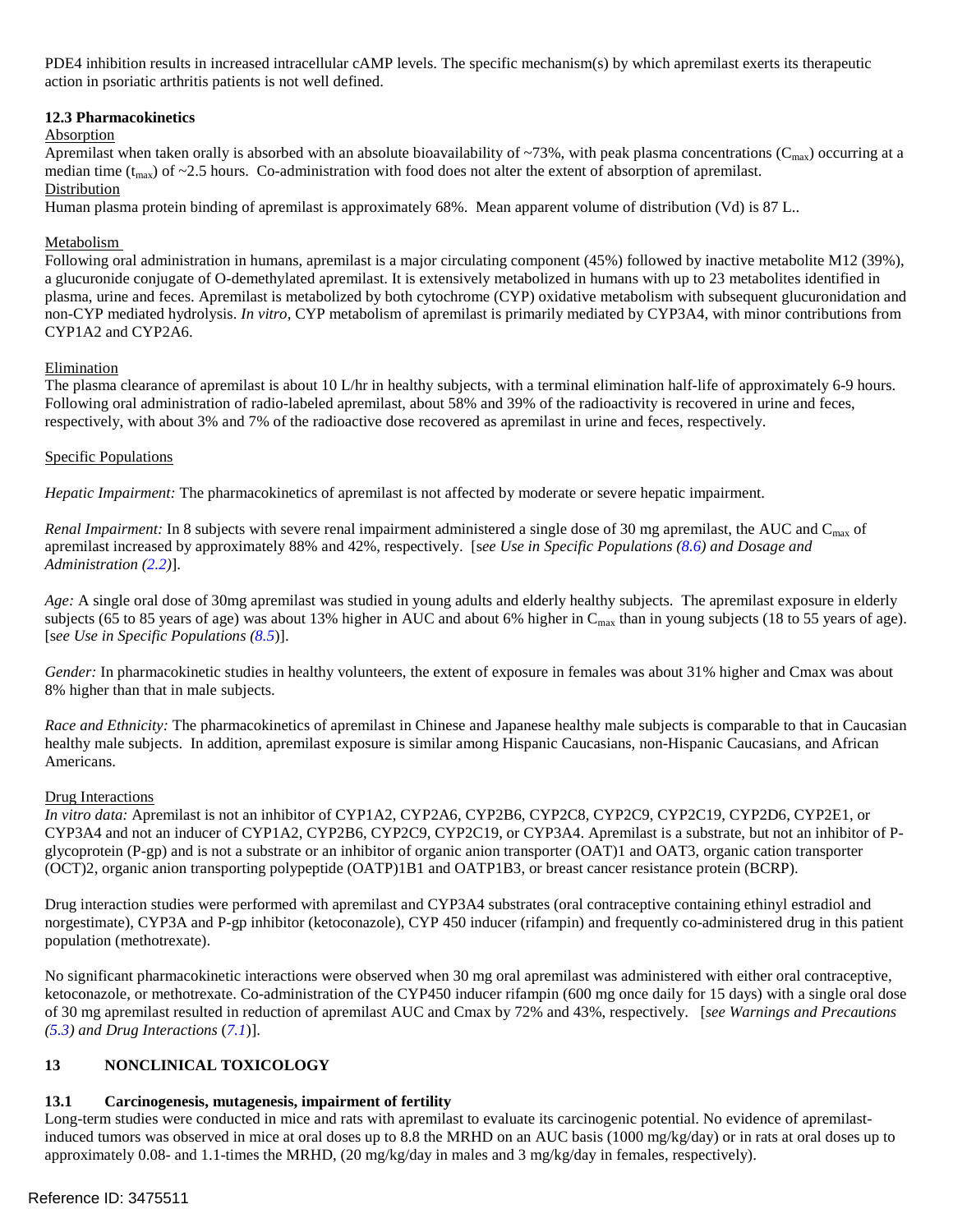vivo mouse micronucleus assay.

 In a fertility study of male mice, apremilast at oral dosages up to approximately 3-times the MRHD based AUC (up to 50 mg/kg/day) mg/kg/day. At dosages >1.8-times the MRHD (>20 mg/kg/day), estrous cycles were prolonged, due to lengthening of diestrus which resulted in a longer interval until mating. Mice that became pregnant at dosages of 20 mg/kg/day and greater also had increased Apremilast tested negative in the Ames assay, in vitro chromosome aberration assay of human peripheral blood lymphocytes, and the in vivo mouse micronucleus assay.<br>
In a fertility study of male mice, apremilast at oral dos produced no effects on male fertility. In a fertility study of female mice, apremilast was administered at oral dosages of 10, 20, 40, or 80 incidences of early postimplantation losses. There was no effect of apremilast approximately 1.0-times the MRHD (10 mg/kg/day).

#### **14 CLINICAL STUDIES**

# **14.1 Clinical Studies in Patients with Psoriatic Arthritis**

PsA-2, and PsA-3) of similar design. A total of 1493 adult patients with active PsA ( $\geq$  3 swollen joints and  $\geq$  3 tender joints) despite prior or current treatment with disease-modifying antirheumatic drug (DMARD) therapy were randomized. Patients enrolled in these studies had a diagnosis of PsA for at least 6 months. One qualifying psoriatic skin lesion of at least 2 cm in diameter was required in Study PsA- 3. Previous treatment with a biologic, including TNF-blockers was allowed (up to 10% could be TNF-blocker therapeutic failures). given orally twice daily. Titration was used over the first 5 days *[see Dosage and Administration (2.1)]* Patients were allowed to receive stable doses of concomitant methotrexate [MTX ( $\leq$  25 mg/week)], sulfasalazine [SSZ ( $\leq$  2 g/day)], leflunomide [LEF ( $\leq$  20 mg/day)], low dose oral corticosteroids (equivalent to  $\leq 10$  mg of prednisone a day), and/or nonsteroidal anti-inflammatory drugs (NSAIDs) during the was an additional stratification of BSA *>* 3% with psoriasis in study PsA- 3. The patients who were therapeutic failures of > 3 agents for PsA (small molecules or biologics), or  $> 1$  biologic TNF blocker were excluded. The safety and efficacy of OTEZLA was evaluated in 3 multi-center, randomized, double-blind, placebo-controlled trials (Studies PsA-1, Across the 3 studies, patients were randomly assigned to placebo ( $n = 496$ ), OTEZLA 20 mg ( $n = 500$ ), or OTEZLA 30 mg ( $n = 497$ ) trial. Treatment assignments were stratified based on small-molecule DMARD use at baseline in Studies PsA-1, PsA-2 and PsA-3. There

PsA (small molecules or biologics), or > 1 biologic TNF blocker were excluded.<br>The primary endpoint was the percentage of patients achieving American College of Rheumatology (ACR) 20 response at Week 16. improved by at least 20% were considered non-responders at Week 16. Placebo non-responders were re-randomized 1:1 in a blinded fashion to either OTEZLA 20 mg twice daily or 30 mg twice daily following the titration schema *[see Dosage and Administration (2.1)*]. OTEZLA patients remained on their initial treatment. At Week 24, all remaining placebo patients were re-randomized to either 20 mg Placebo-controlled efficacy data were collected and analyzed through Week 24**.** Patients whose tender and swollen joint counts had not twice daily or 30 mg twice daily.

 (27.0%), distal interphalangeal (DIP) joint arthritis (6.0%), arthritis mutilans (3.0%), and predominant spondylitis (2.1%). The median Patients with subtypes of PsA were enrolled across the 3 studies, including symmetric polyarthritis (62.0%), asymmetric oligoarthritis duration of PsA disease was 5 years. Patients received concomitant therapy with at least one DMARD (65.0%), MTX (55.0%), SSZ (9.0%), LEF (7.0%), low dose oral corticosteroids (14.0%), and NSAIDs (71.0%). Prior treatment with small-molecule DMARDs only was reported in 76.0% of patients and prior treatment with biologic DMARDs was reported in 22.0% of patients, which includes 9.0% who had failed prior biologic DMARD treatment.

## **Clinical Response in Patients with Psoriatic Arthritis**

The percent of patients achieving ACR 20, 50 and 70 responses in Studies PsA-1, PsA-2, and PsA-3 are presented in Table 3 below. as demonstrated by the proportion of patients with an ACR 20 response at Week 16. OTEZLA  $\pm$  DMARDs, compared with Placebo  $\pm$  DMARDs resulted in a greater improvement in signs and symptoms of psoriatic arthritis

|                          | PsA <sub>1</sub>                     |                                                                       |                                      | PsA <sub>2</sub>                                                      | PsA3                                 |                                                                       |
|--------------------------|--------------------------------------|-----------------------------------------------------------------------|--------------------------------------|-----------------------------------------------------------------------|--------------------------------------|-----------------------------------------------------------------------|
|                          | <b>Placebo</b><br>土<br><b>DMARDs</b> | <b>Otezla</b><br>$30 \text{ mg}$<br>twice daily<br>土<br><b>DMARDs</b> | <b>Placebo</b><br>土<br><b>DMARDs</b> | <b>Otezla</b><br>$30 \text{ mg}$<br>twice daily<br>土<br><b>DMARDs</b> | <b>Placebo</b><br>土<br><b>DMARDs</b> | <b>Otezla</b><br>$30 \text{ mg}$<br>twice daily<br>土<br><b>DMARDs</b> |
| $N^a$                    | $N = 168$                            | $N = 168$                                                             | $N = 159$                            | $N = 162$                                                             | $N = 169$                            | $N = 167$                                                             |
| <b>ACR 20</b><br>Week 16 | 19%                                  | 38% b                                                                 | 19%                                  | $32\%$ b                                                              | 18%                                  | $41\%$ <sup>b</sup>                                                   |
| <b>ACR 50</b><br>Week 16 | 6%                                   | 16%                                                                   | 5%                                   | 11%                                                                   | 8%                                   | 15%                                                                   |

## **Table 3: Proportion of Patients with ACR Responses in Studies PsA-1, PsA-2 and PsA-3**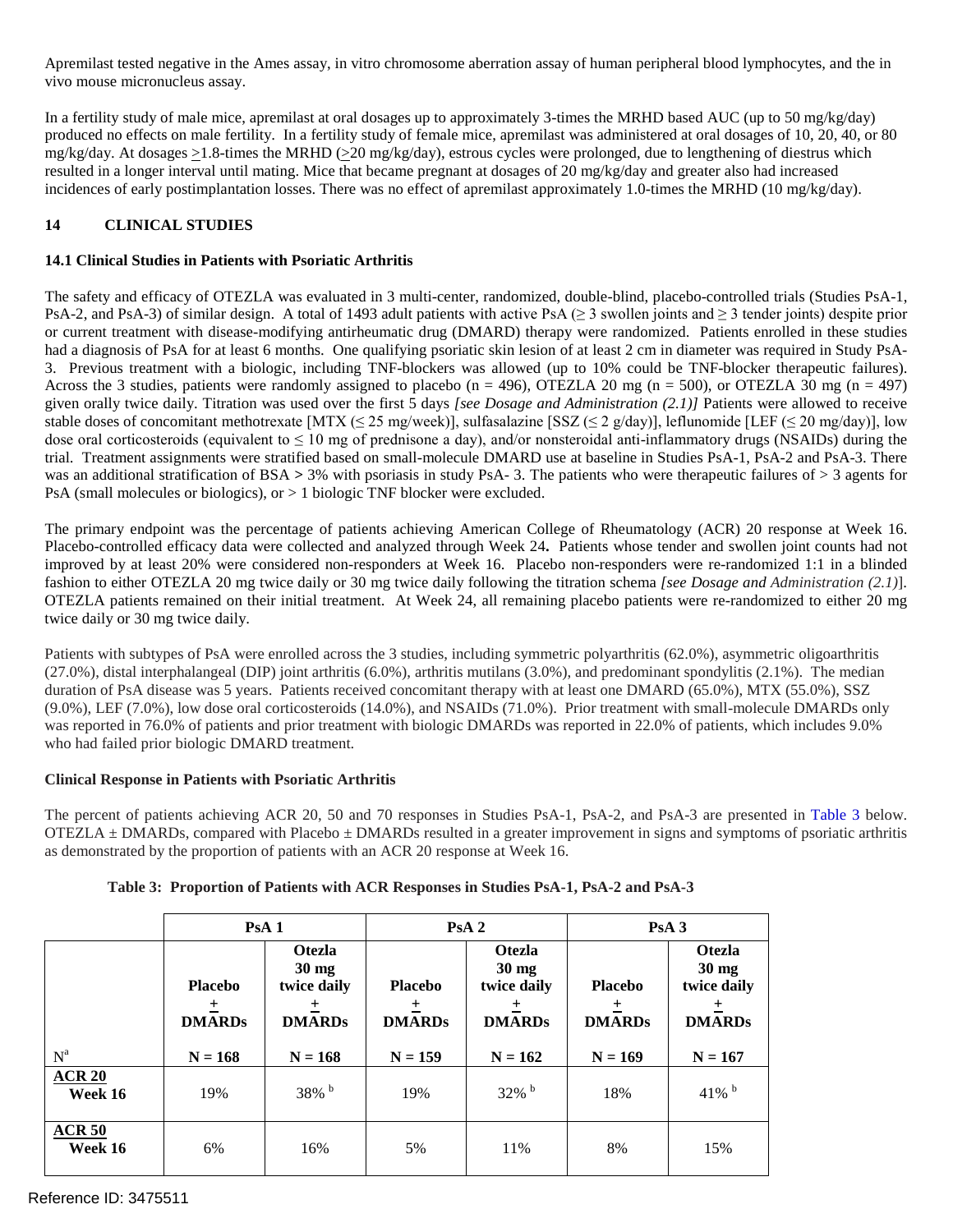| <b>ACR 70</b><br>Week 16 | 1% | 4% | 1% | 1% | 2% | 4% |
|--------------------------|----|----|----|----|----|----|
|                          |    |    |    |    |    |    |

<sup>a</sup>N is number of randomized and treated patients

 $<sup>b</sup>$  Statistically significantly different from placebo (p<0.05)</sup>

OTEZLA 30 mg twice daily resulted in improvement for each ACR component, compared to placebo at Week 16 in Study PsA-1 (Table 4). Consistent results were observed in Studies PsA-2 and PsA-3.

#### **Table 4: ACR Components Mean Change from Baseline at Week 16 in Study PsA- 1**

|                                           |           | OTEZLA 30 mg |
|-------------------------------------------|-----------|--------------|
|                                           | Placebo   | twice daily  |
|                                           | $(N=168)$ | $(N=168)$    |
| Number of tender joints <sup>a</sup>      |           |              |
| Sample Size                               | 166       | 164          |
| <b>Baseline</b>                           | 23        | 23           |
| Mean Change at Week 16                    | $-2$      | $-7$         |
| Number of swollen joints <sup>b</sup>     |           |              |
| Sample Size                               | 166       | 164          |
| <b>Baseline</b>                           | 13        | 13           |
| Mean Change at Week 16                    | $-2$      | $-5$         |
| Patient's assessment of pain <sup>c</sup> |           |              |
| Sample Size                               | 165       | 159          |
| <b>Baseline</b>                           | 61        | 58           |
| Mean Change at Week 16                    | $-6$      | $-14$        |
| Patient's global assessment of disease    |           |              |
| activity <sup>c</sup>                     | 165       | 159          |
| Sample Size                               | 59        | 56           |
| <b>Baseline</b>                           | $-3$      | $-10$        |
| Mean Change at Week 16                    |           |              |
| Physician's global assessment of disease  |           |              |
| activity <sup>c</sup>                     | 158       | 159          |
| Sample Size                               | 55        | 56           |
| <b>Baseline</b>                           | $-8$      | $-19$        |
| Mean Change at Week 16                    |           |              |
| $HAQ-DId score$                           |           |              |
| Sample Size                               | 165       | 159          |
| <b>Baseline</b>                           | 1.2       | 1.2          |
| Mean Change at Week 16                    | $-0.09$   | $-0.2$       |
| CRP <sup>e</sup>                          |           |              |
| Sample Size                               | 166       | 167          |
| <b>Baseline</b>                           | 1.1       | 0.8          |
| Mean Change at Week 16                    | 0.1       | $-0.1$       |

Mean changes from baseline are least square means from analyses of covariance.<br><sup>a</sup> Scale 0-78

 $^{\circ}$  Scale 0-78

 $<sup>b</sup>$  Scale 0-76</sup>

 $c$  VAS = Visual Analog Scale;  $0 = best$ ,  $100 = worst$ 

 $d$  HAQ-DI = Health Assessment Questionnaire-Disability Index;  $0 = \text{best}$ ,  $3 = \text{worst}$ ; measures the subject's ability to perform the following: dress/groom, arise, eat, walk, reach, grip, maintain hygiene, and maintain daily activity.<br>
<sup>e</sup> CRP = C-reactive protein; Reference range 0-0.5 mg/dL

\* N reflects randomized patients; actual number of patients evaluable for each endpoint may vary by timepoint.

Treatment with OTEZLA resulted in improvement in dactylitis and enthesitis in patients with pre-existing dactylitis or enthesitis.

## **Physical Function Response**

OTEZLA 30 mg twice daily demonstrated a greater improvement compared to placebo in mean change from baseline for the Health Assessment Questionnaire Disability Index (HAQ-DI) score at Week 16 [-0.244 vs. -0.086, respectively; 95% CI for the difference was ( 0.26, -0.06)] in Study PsA-1. The proportions of HAQ-DI responders ( $\geq$  0.3 improvement from baseline) at Week 16 for the OTEZLA 30

# Reference ID: 3475511